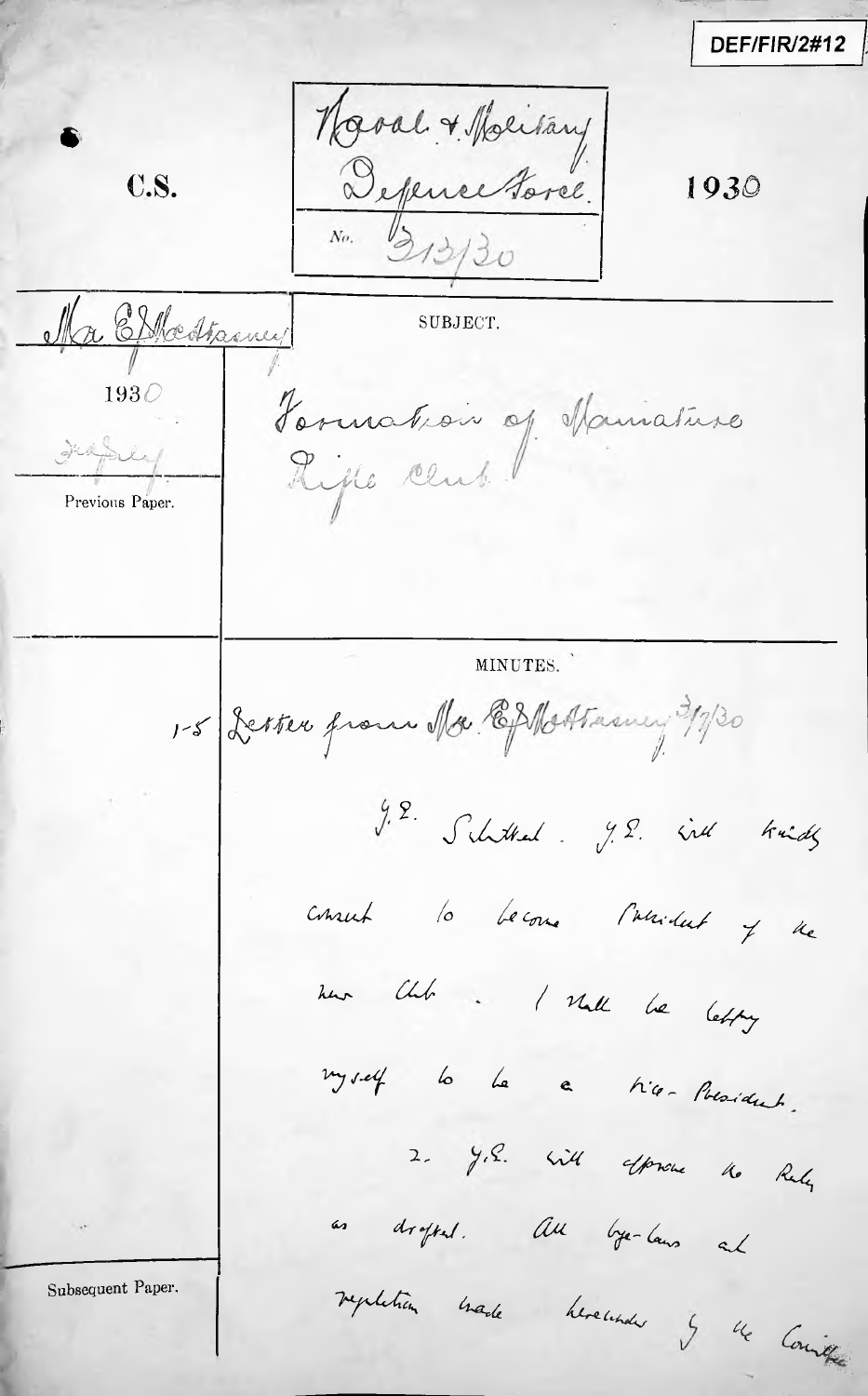should be scholded for y 2 ;

offrend blove enforcement.

Jul

 $4.230.$ 



O.C. D-bina Porce

Miere ree.

 $P.S.$ 

 $\frac{1}{3}$ 

Please note

 $\Rightarrow$ 

2. I shall be delighted vigtely lo a Mr. President and lo

albend the opening on Jog 9!

3. I allad a letter in vach bernen,

in answers to red 4 chord / third

be dliped if you will kindly haid

la de tron. July y une D. P. D. R.C.

center flying seal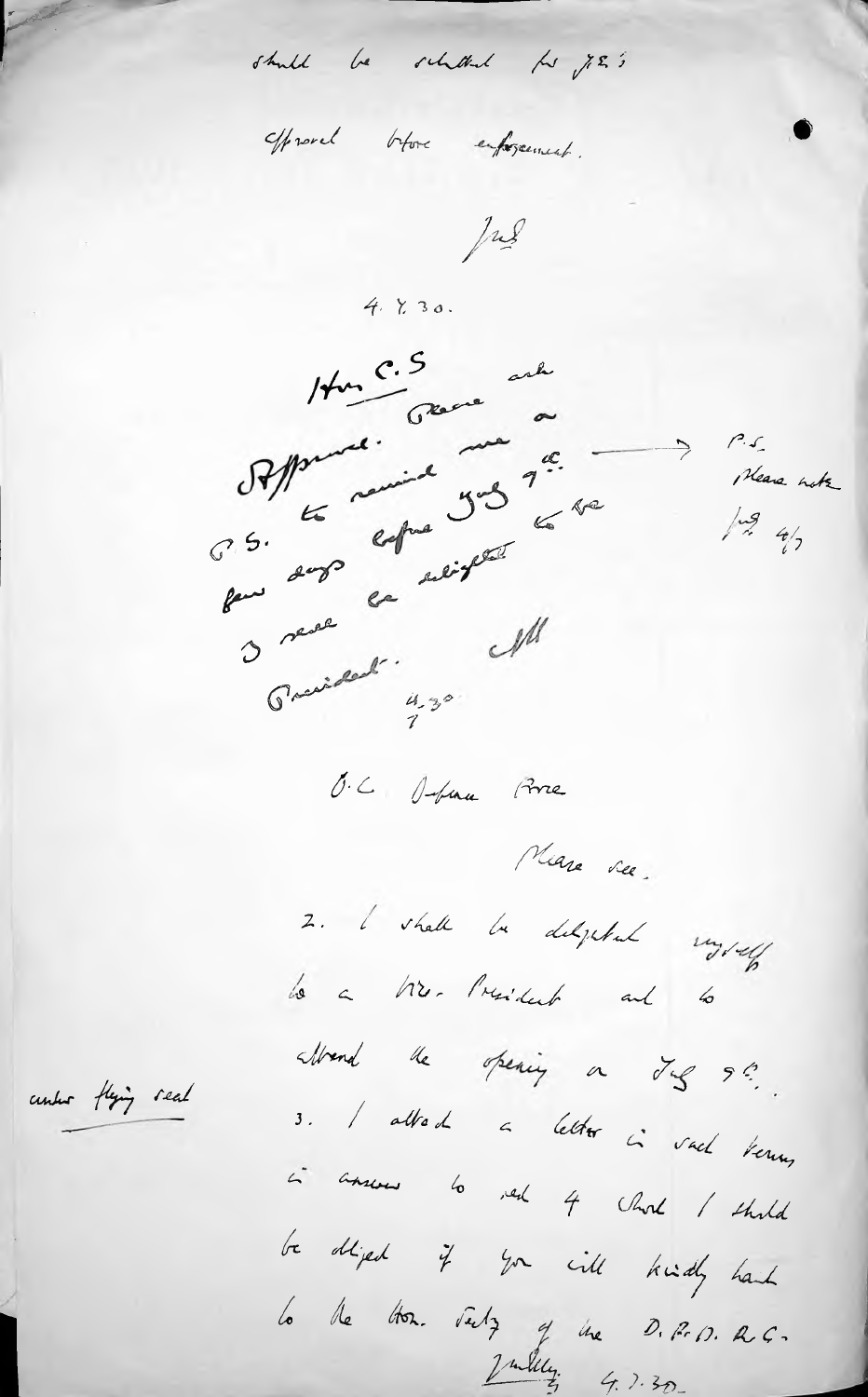Inside Minute Paper.

C.S.O. No.  $\frac{3(3)}{20}$ 

Sheet  $N_{\theta}$  2 Hm. Col. Day. On-behalf of the Minature Hill association busy. extres aux gratitude to. His Tencelleney in accepting the Presidency of the Tecorristor, also to yourself to accelling the sice-pressidency. Emer Moir. J.R Scheen.<br>fr2  $S^{4}$   $S^{5}$ 931 919/0 6. okunité from Ofc, F.I.S.F, of 3.6.38. R. Submitted<br>Mettel<br>6, 6, 5, 58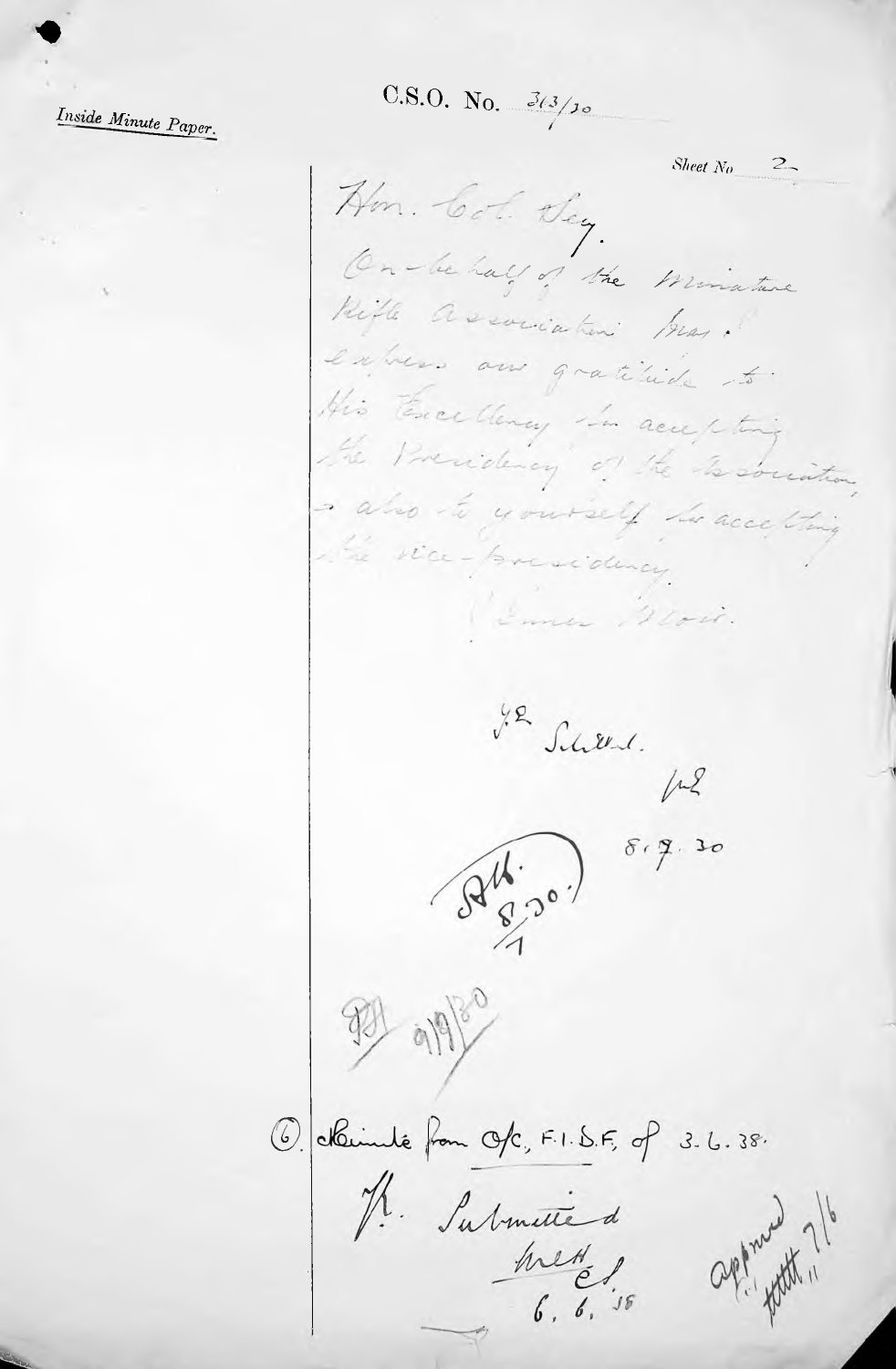Ol. Defona Frer.<br>To note approval.<br>Mess. 1. 18 Moted Brank you<br>Scholf + 1922.000

 $7 + 18$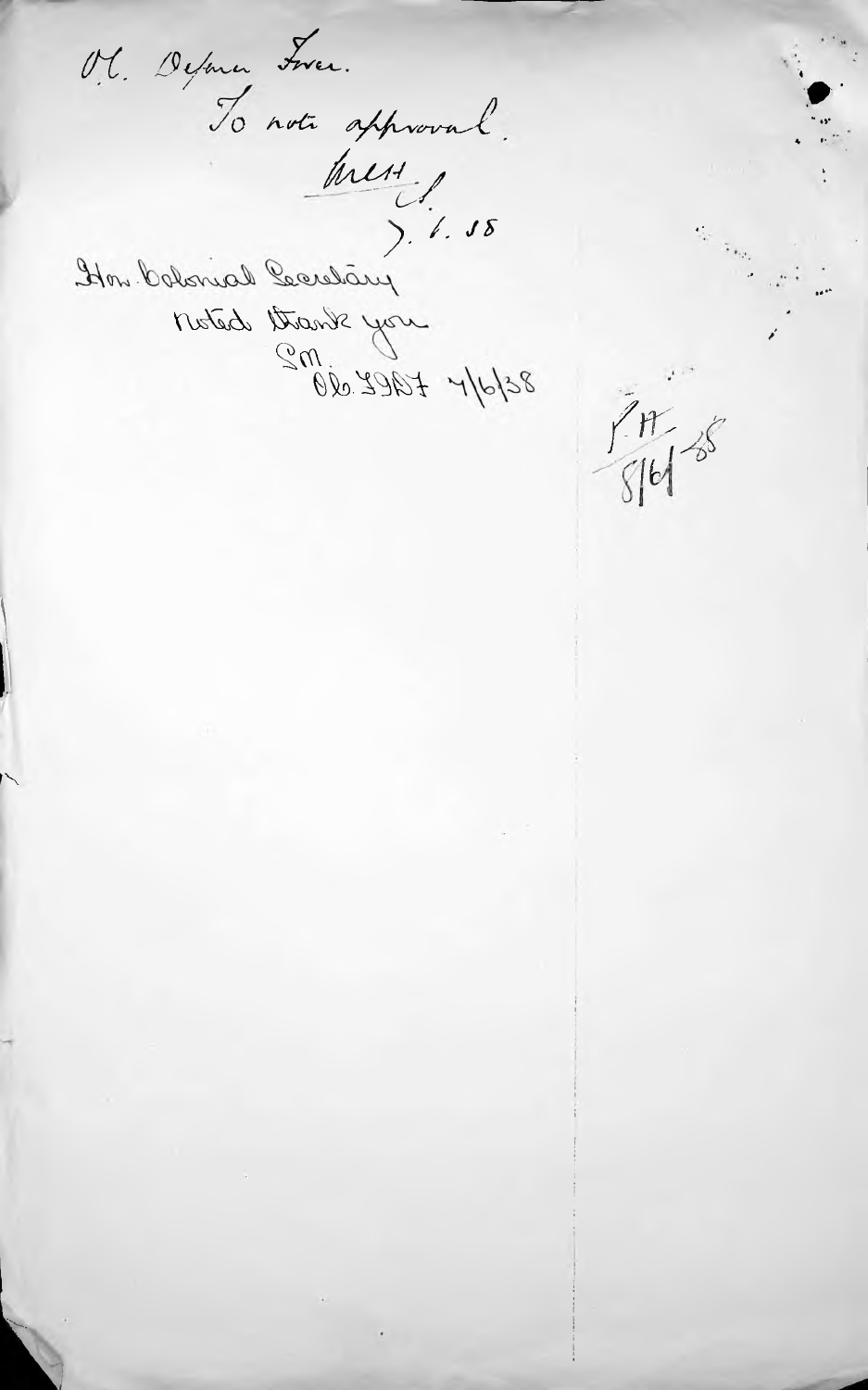To From The Officer Commanding F.I.D.Force Stanley 3rd July 1930 The Colonial Secretary Stanley

### Sir

I beg to submit herewith for the approval Of His Excellency The Commander-in-Chief,Rules framed by the Committee and passed at a General Meeting of The Falkland Islands Defence Force Miniature Rifle Club.

> I am, Sir,

> > Yours obediently<br>res Moir

Major.

Officer Commanding.F.I.D.Force.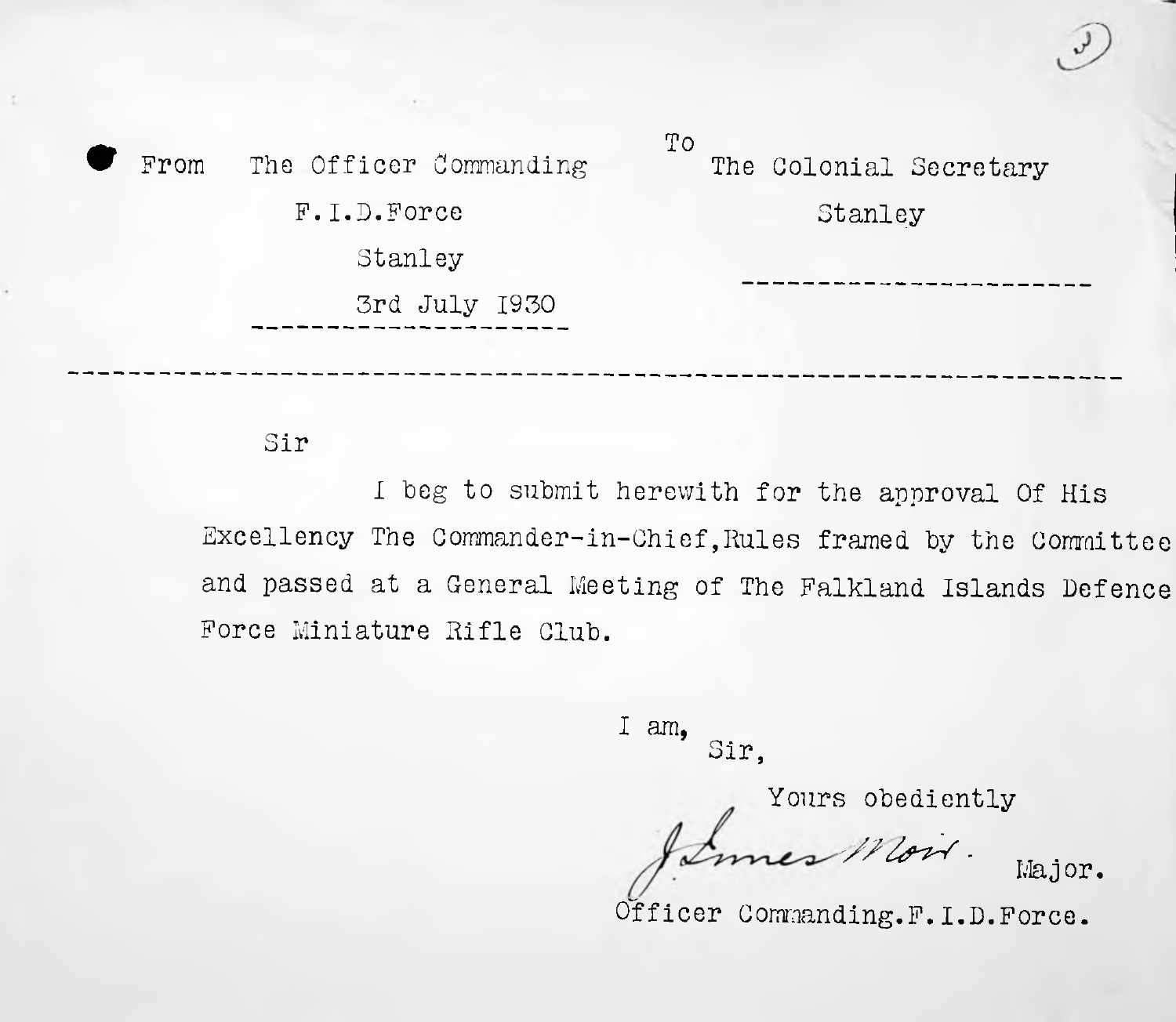|     | FALKLAND ISLANDS DEFENCE FORCE<br>RIFLE<br>CLUB<br>MINIATURE                                                                                                                                                                                                                                                          |
|-----|-----------------------------------------------------------------------------------------------------------------------------------------------------------------------------------------------------------------------------------------------------------------------------------------------------------------------|
|     | Proposed Rules and Regulations to be brought before a<br><b>General</b> Meeting                                                                                                                                                                                                                                       |
| I.  | Name Of Club<br>The Club shall be called; - The Falkland Islands Defence<br>Force Miniature Rifle Club, with Headquarters at Stanley.                                                                                                                                                                                 |
| 2.  | Affiliation<br>The Club shall be affiliated to the Society of Miniature<br>Rifle Clubs.                                                                                                                                                                                                                               |
| 3.  | Membership<br>The Club shall be open to;-<br>(a) Active Members of the Force.<br>b) Retired and Long Service Members.                                                                                                                                                                                                 |
| 4.  | Management<br>The Club shall be managed by a Committee consisting of<br>the following ;-<br>Chairman (The Commanding Officer)<br>Adjutant (Ex-officio)<br>Secretary<br>Trearsurer &                                                                                                                                   |
|     | Four other Members, and shall be elected<br>at the Annual General Meeting, in each year. Vacancies<br>in the committee during inexpeak may have taken by that<br>or officers occuring during the year may be filled by<br>the committee.                                                                              |
| 5.  | Subscription<br>The subscription shall be 3/- a year, payable by the 3Ist<br>March in each year.                                                                                                                                                                                                                      |
| 6.  | The Annual General Meeting<br>The Annual General Meeting shall be held in the month of<br>March at which the following business shall be transacted<br>(a) Election of Committee.<br>(b) Receive the balance sheet and report of                                                                                      |
|     | the committee.<br>ns<br>(c) Revise and amend the rules and regulatio                                                                                                                                                                                                                                                  |
| 7.  | Powers of Committee<br>The committee may make by e-laws and regulations in regard<br>to the use of the Range, Rifles, Ammunition, and<br>handicaping matches.                                                                                                                                                         |
| 8.  | Confirmation of Rules<br>Any bye-laws and regulations made by the committee under<br>Rule 7. shall be published by being EXXX exhibited on the M<br>Club Notice Board and shall the Kerking Thereafter have all<br>the KERK force and effe<br>shall be submitted for confirmation at the next General MM<br>Meeting . |
| 9.  | Powers of the General Committee<br>The General Committee shall have power to legislate upon<br>any point not provided for by these rules.                                                                                                                                                                             |
| IO. | Responsibility for Club Property<br>All property of the Club shall be vested in the General<br>Committee for the time being.                                                                                                                                                                                          |
|     | Members damaging the Rifles or other property of the Club<br>will be required to pay the cost of same.                                                                                                                                                                                                                |

 $\mathcal{D}$ .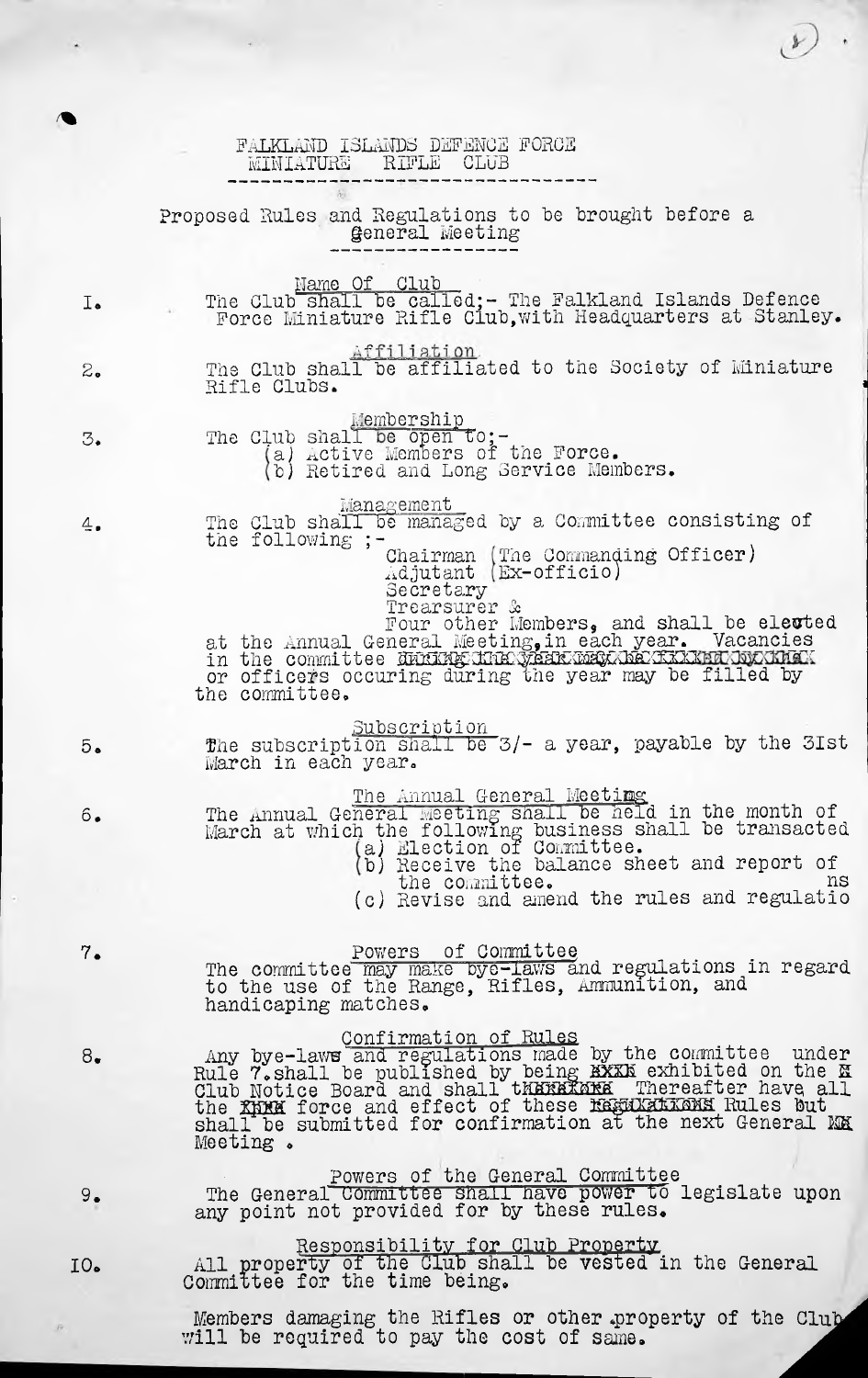Issue and Payment of Ammunition.

II. All ammunition shall be issued and paid for on the firing point, at the rate of 3d for I2, Rounds.

Conduct on the Firing Point.

A Range Officer, who must be one of the Committee shall A Range UIIICer, who must be one of the Committee, Sharp conduct all shooting during miniature hille liactices,

- (a) No one may load a rifle until he is in the position o one may load a rifle dhoif he is in one
- (b) No one may point <sup>a</sup> rifle in any direction other than towards the targets.
- (c) No blow-off shots may be allowed.
- (d) On rising from the firing position the rifle shall be unloaded with Breech open.
- (e) On the word cease fire, all those who are in the On the word cease iffe, all those who are in the<br>firing position must unload their rifles and lay them on the firing point with Breech open until all is clear, and the word carry on is given.

 $\sqrt{2}$ Major.

*iL-'*

Stanley 2-7-30

12.

Chairman of the Committee.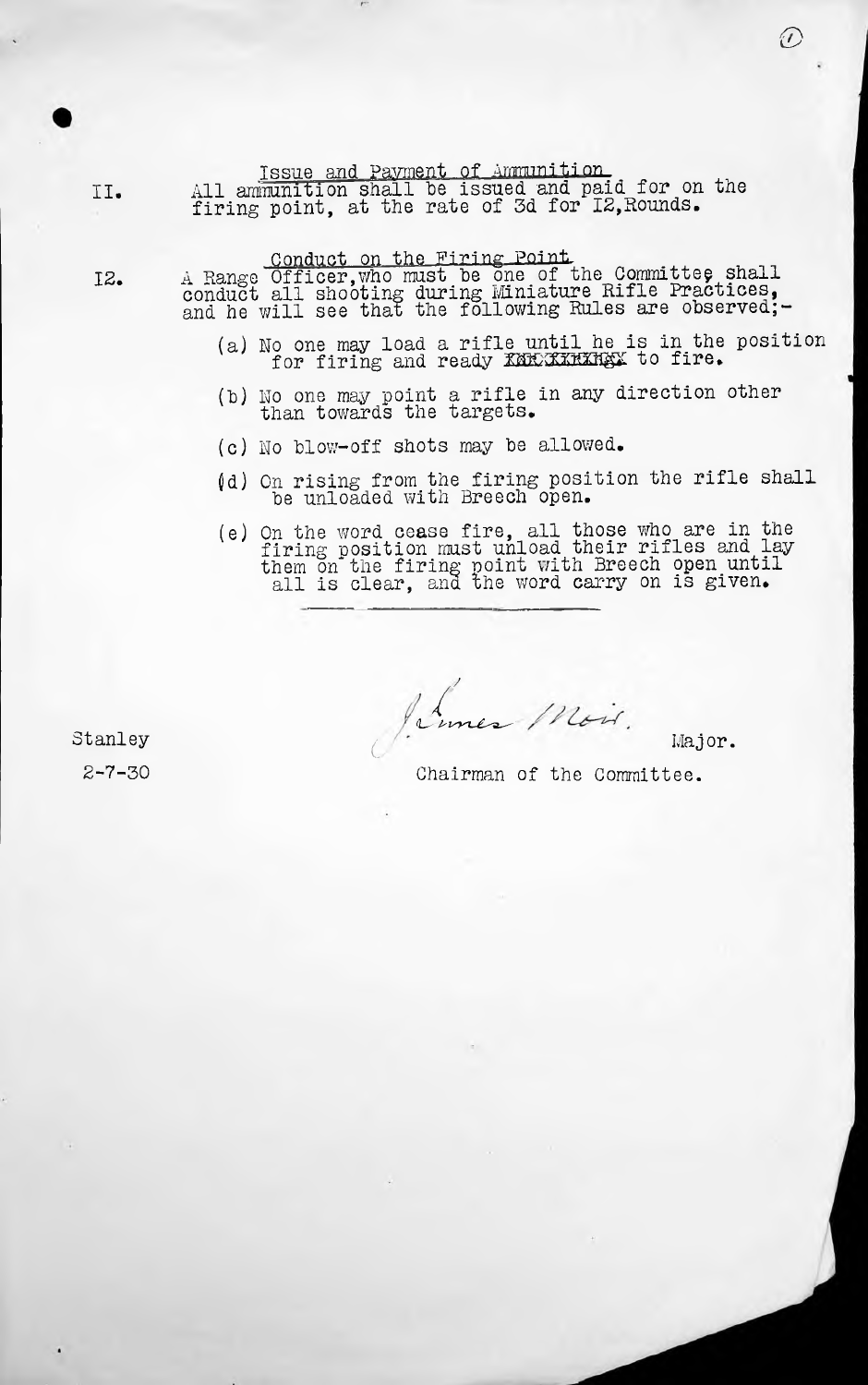# Defence Force Miniature Rifle Club<br>*Headquarters,Stanley, 3rd July 1930.*

# Sir

At a General Meeting of the above Club held at Stanley on 2nd July 1930, it was unanimously agreed by members to as $f$  you to honour us by becoming Vice-President of our Club.

Sir,

## I am,

The Hon. J.M.Ellis. Colonial Secretary Stanley.

Your obedient servant. *I*Hon, Secretary.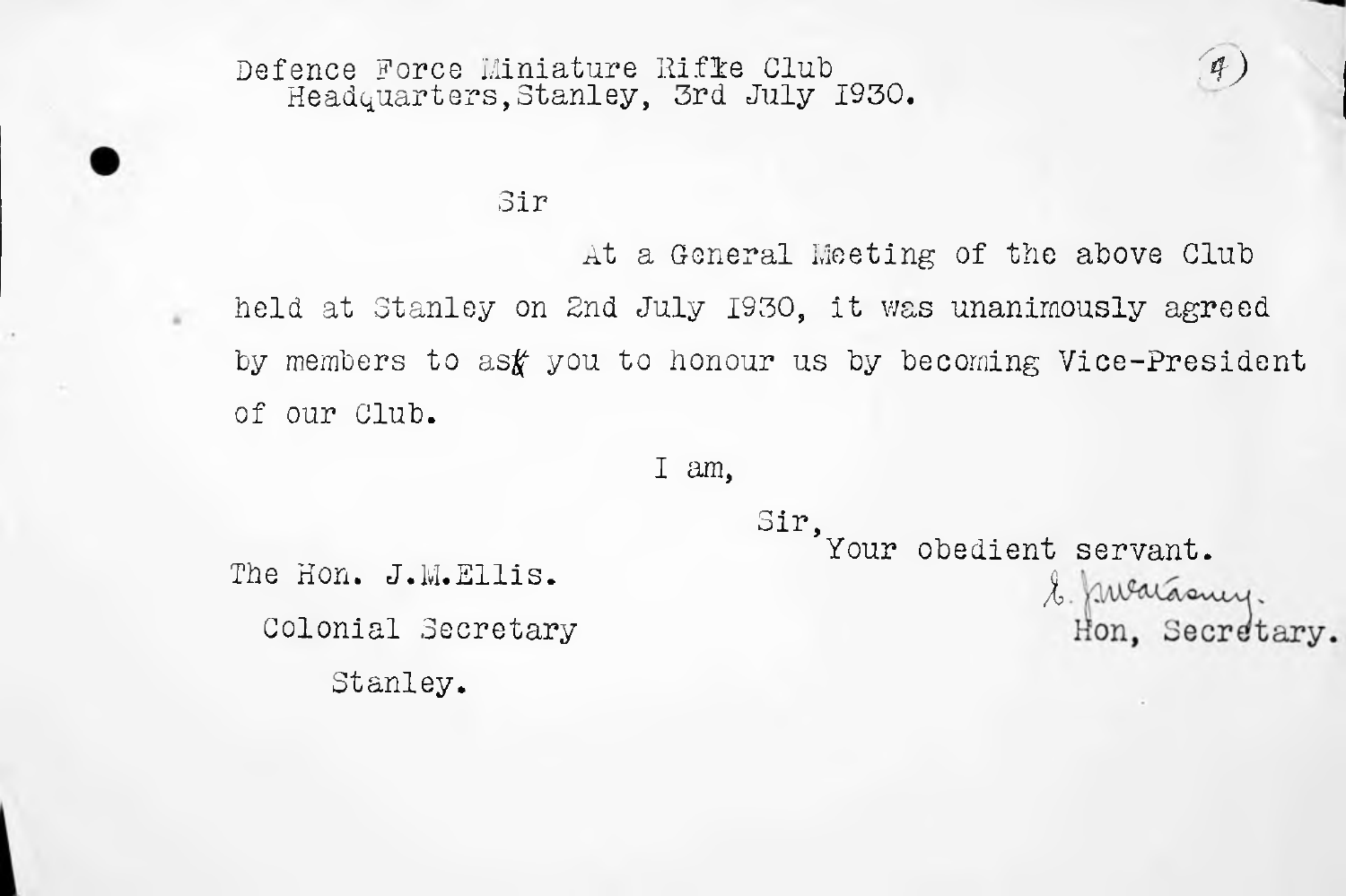Defence Force Miniature Rifle Club Headquarters,Stanley, 3rd July 1930

#### Sir

**.** *t' •*

%

At a General Meeting of the above Club held at Stanley on 2nd July 1930, it was unanimously agreed by members to ask His Excellency The C-in-Chief to honour us by becoming Hon,President of our Club.

I shall be glad if you will put the views of the meeting before His Excellency, and if he should favour us by accepting, would he favour us still further by being present at 8.p.m. on Wednesday 9th July, to declare the Club officially open.

> I am, Sir,

The Hon, Colonial Secretary Stanley.

Your obedient servant.

6. Malasney.<br>Hon, secrets